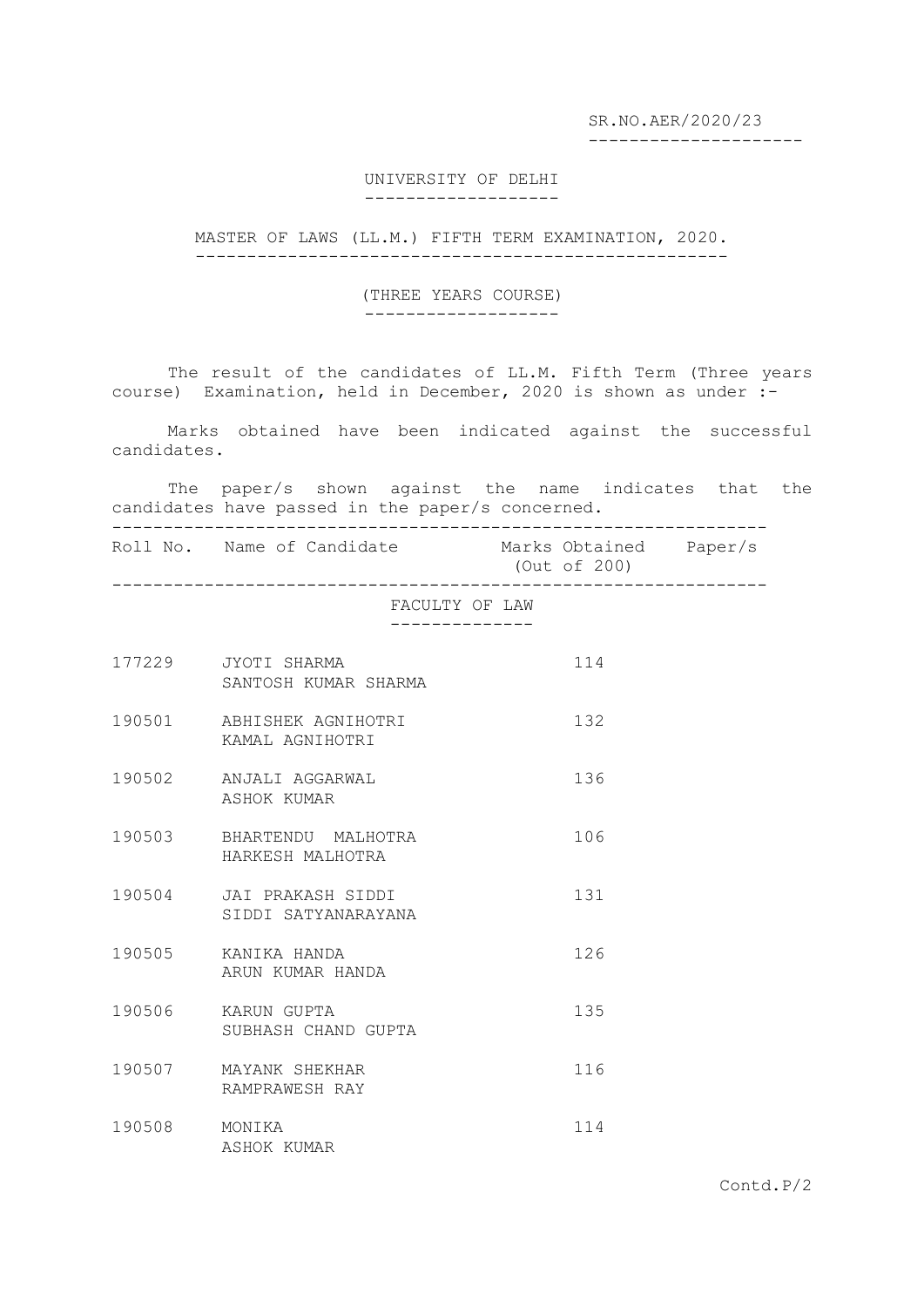| UNIVERSITY OF DELHI<br>LL.M. FIFTH TERM (THREE YEARS COURSE) EXAMINATION, 2020. |                                                    |                                  |     |  |
|---------------------------------------------------------------------------------|----------------------------------------------------|----------------------------------|-----|--|
|                                                                                 |                                                    |                                  |     |  |
|                                                                                 | FACULTY OF LAW<br>--------------                   | . ______________________________ |     |  |
|                                                                                 | 190509 NEETU GUPTA<br>KRISHAN KUMAR GUPTA          | 111                              |     |  |
|                                                                                 | 190510 PANKAJ DHINGRA<br>LATE SH. NAND LAL DHINGRA | 122                              |     |  |
|                                                                                 | 190511 PANKAJ GULIA<br>R S GULIA                   | 115                              |     |  |
|                                                                                 | 190512 POOJA CHAUDHARY<br>PRAMOD KUMAR CHAUDHARY   | 127                              |     |  |
|                                                                                 | 190513 PRAGYA DHOUNDIYAL<br>CHAKARDHAR DHOUNDIYAL  | 117                              |     |  |
|                                                                                 | 190514 RAJUL JAIN<br>AADIESH KUMAR JAIN            | 140                              |     |  |
|                                                                                 | 190515 RAMKISHORE PRASAD<br>NAGESHWAR PRASAD       |                                  | 113 |  |
| 190516 SHIVALI                                                                  | BADRI PRASAD                                       | 133                              |     |  |
|                                                                                 | 190517 SHRUTI RATHORE<br>HEMANT KUMAR RATHORE      | 121                              |     |  |
| 190519                                                                          | YOGESH PAL<br>RAM SUKH PAL                         | 115                              |     |  |
| 190701                                                                          | AAYUSH TRIPATHI<br>SHIV KUMAR TRIPATHI             | 117                              |     |  |
| 190705                                                                          | ANSHUL KUMAR SINGH<br>RAM RATAN SINGH              | 103                              |     |  |
| 190710                                                                          | KUMAR ASHISH<br>ARUN KUMARTHAKUR                   | 111                              |     |  |
| 190711 LUCKY                                                                    | RAM KISHORE                                        | 107                              |     |  |
| 190721                                                                          | RASHI SINGH<br>BHANU PRATAP SINGH                  | 116                              |     |  |